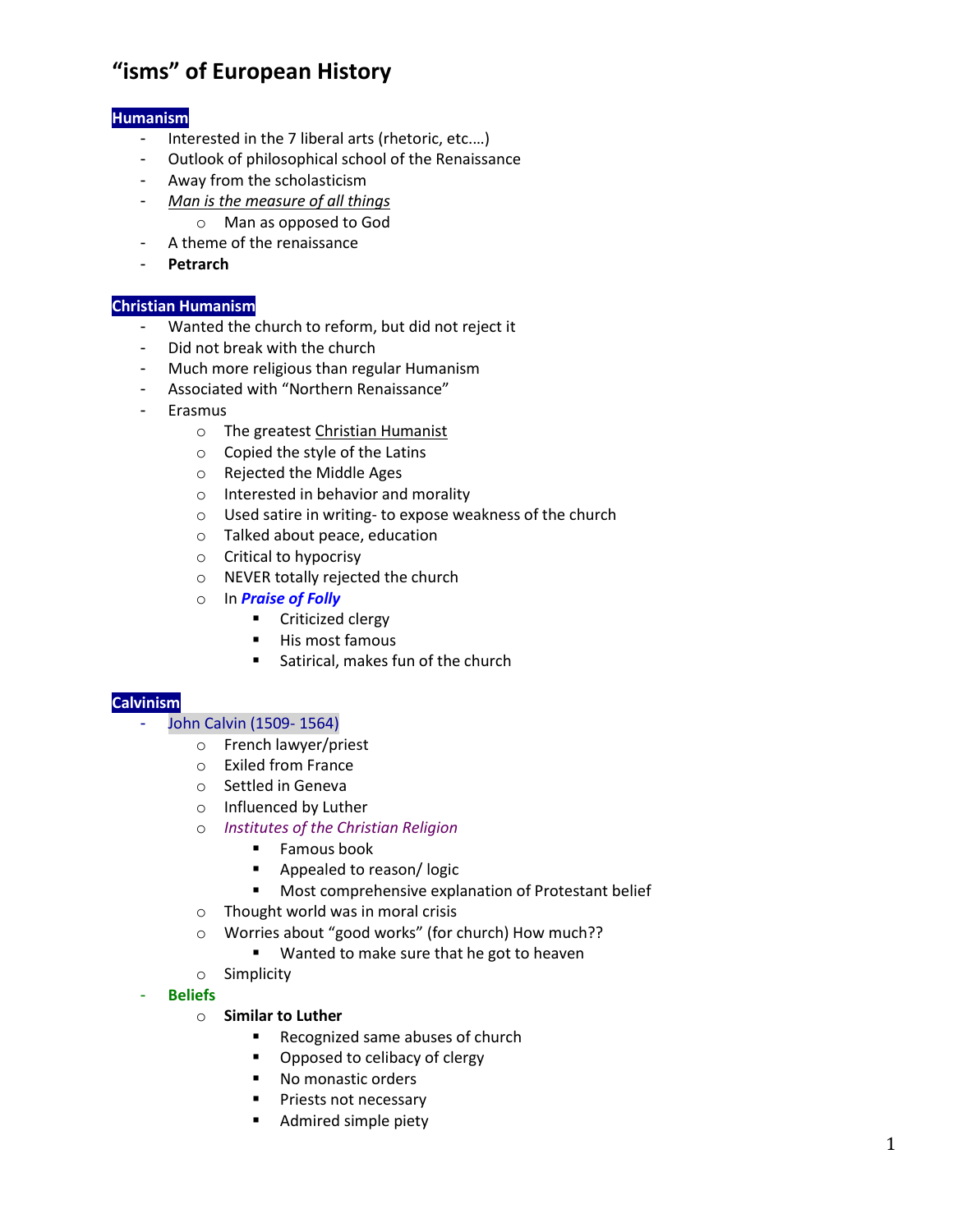- o *Bible* **= only source of Christian doctrine** 
	- **PERSONAL RELATIONSHIP WITH GOD**
- o **Rejected transubstantiation** 
	- Communion = symbolic
- o **Rejected bishops**
- o **Salvations by election**
	- **Those who should be in charge of the state**
- o **Universal, Expansionist appeal** 
	- Not just Germany, like Luther
- o **Puritanical approached to life**
	- **Puritans who came to the New World were Calvinists**
- **Calvin's Tulip**
	- o T: Total Depravity
		- Man full of sin, incapable of saving himself
	- o U: Unconditional election
		- God chooses the elect unconditionally, not chose on basis of merit, Predestination
	- o L: Limited atonement
		- **•** Only the elect can share in Christ's sacrifice
	- o I: Irresistible grace
		- **When God choose to save someone, he will**
	- o P: Perseverance of saints
		- The elect cannot loose their elect status
- Spread of Calvinism
	- o Switzerland
		- Basel, Geneva, Zurich, Bern
	- o Scotland
		- John Knox/ *Presbyterian*
	- o France
		- *Huguenots*
	- o England
		- *Puritans*
	- o Holland
		- **Puritans fled**
	- o New World
		- **Puritans fled again**
	- o SPREAD MUCH FURTHER THAN LUTHERANISM

#### **Anglicanism**

- **Henry VIII**
	- o Ruler of England
	- o Wanted divorce, but church would not allow it
	- o Established the Anglican Church
		- *Act of Supremacy*
- Anglican Church
	- o King is the head
	- o Church property under government control
	- o Similar to Catholic church, but later became more protestant with other Tudors

#### **Lutheranism**

- Martin Luther (1483-1546)
	- o *German* monk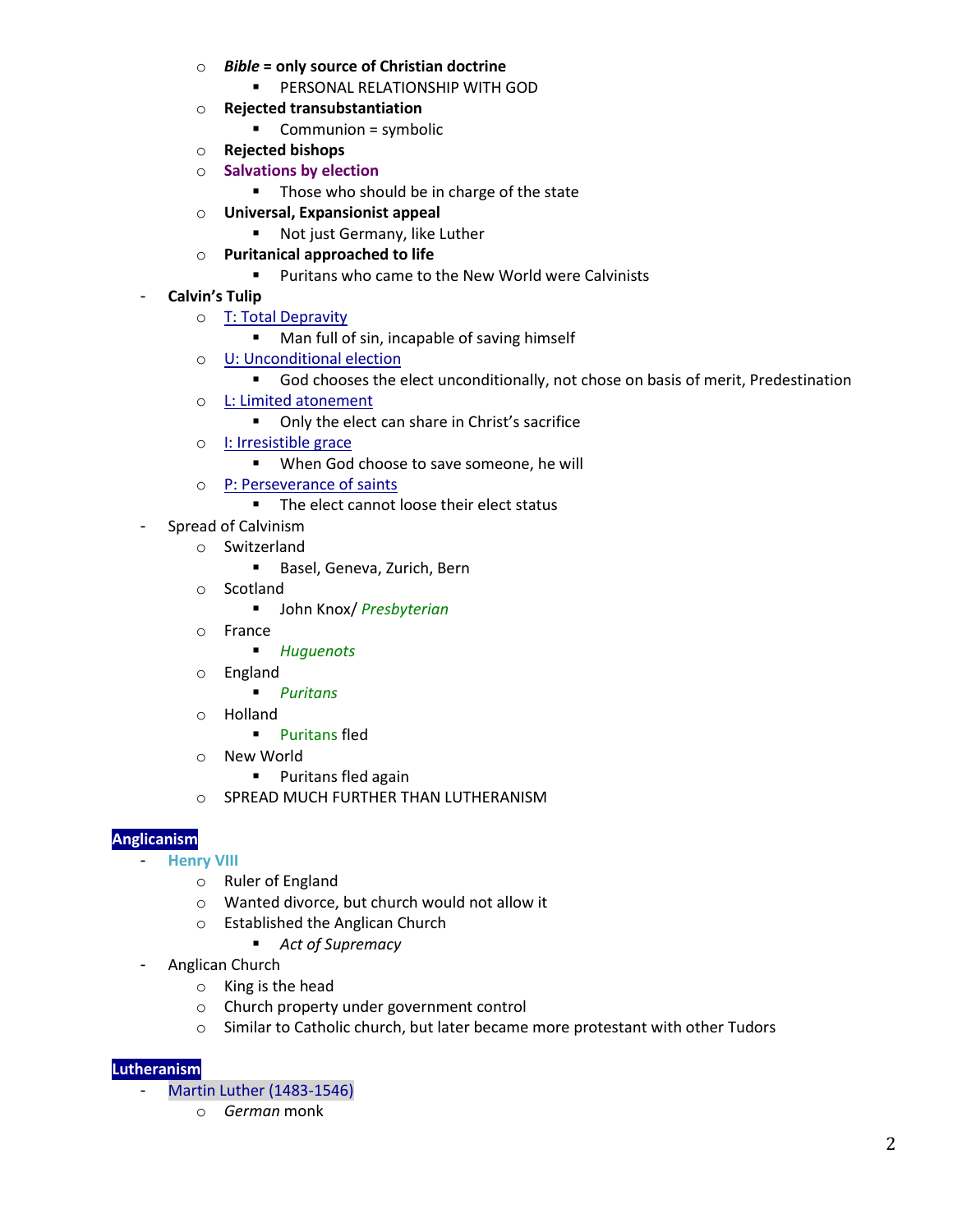- Member of the church
- Critical of church corruption and superstition

# - *Ninety-five Theses*, 1517

- o List of complaints
- o Complaint to *Tetzel*, main monk in charge of selling of indulgencies
- o Nailed to church; initially didn't want to break with the church
- o Wanted to have a debate
- o Became more and more radical

# - *Diet of Worms*

- o His trial
- o Fled to Saxony
- o *Fredrick of Saxony*
	- **•** Protection
- **Beliefs** 
	- o **Priesthood of all believers**
		- Individual does not need a priest
	- o *Bible* **= main authority** 
		- **PERSONAL RELATIONSHIP WITH GOD**
	- o **Justification (salvation) but faith alone** 
		- Only thing to be saved is a deep faith
		- No need of church, prayer, sacrament
		- All you need is a deep love of god
		- Good faith brings good things

# - **Transubstantiation**

- o Priests turn bread and wine into blood and flesh of god
- o Did not say it was just symbolic
- o God present in it because God is present anywhere
- **Reduced 7 sacraments to 2**
	- o Baptism and communion (bread and wine)

#### - **Against**

- o Pilgrimages
- o Fasts
- o Masses
- o Saints
- o Monasticism; monks
- o Celibacy for clergy
- **Appealed to:**
	- o Princes
	- o German particularism/ liberties
	- o Were now allowed to take all of church property
	- o Masses
		- Got a sense of standing up to authority
			- Peasants revolt 1524-1525
				- o Luther horrified

#### **Anabaptism**

- Very radical group
- Refused to fit into society
- "Utopians"
- No taxes, no army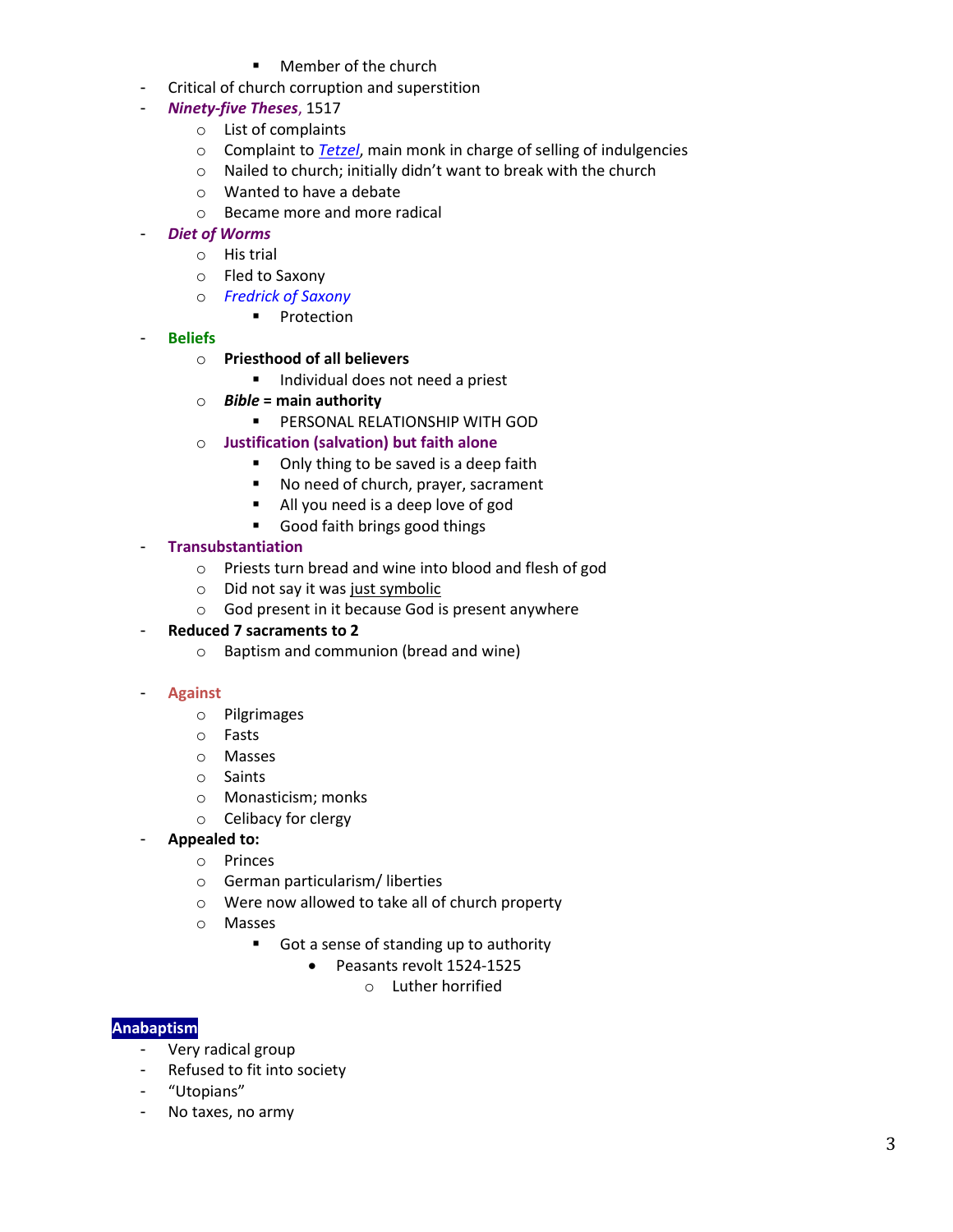#### - *Münster Anabaptists*

- o Very extremist group
- o Took over Münster
- o Set up a theocracy
- o "New Jerusalum"
- o Burned all books except the Bible
- o Killed anyone who was not an Anabaptist
- o Abolished private property, established barter system
- o Polygamy

# **Catholicism**

- Religion advocated by the Pope
- Questioned by reformers
- Launched "Counter Reformation"
- **"Counter Reformation"**
- A strategy by leaders of the Catholic Church to:
	- o Defend itself from the Protestant Reformation
		- o Reform its abuses

# - **Tools of the Catholic Reformation**

- o **The Inquisition**
	- **E** Church court
	- **Heretics on trial**
	- Roman inquisition  $-$  no torture
- o **Catholic Index**
	- List of books that Catholics were not allowed to read
	- No works of Luther and Calvin
	- **Banned books**

# o **Persecution of the Jews**

- **Scapegoat**
- "Murders of Christ"
- **Usury** 
	- Illegal to charge interest on loans
- **Restricted to trade, because no one could get a loan**
- Changed to charging exorbitant interest
- o **Society of Jesus**
	- **Jesuits**
	- **•** Organized by St. Ignatius Loyola
	- **Scholarly priests**
	- Mission: Spread Catholicism, halt Protestantism Reformation
- o **Confraternities**
	- **•** Organizations of laymen (normal people)
		- Not clergy
	- Religious club/ brotherhood
- o **Council of Trent**
	- $-1545 1663$
	- Organization, where leaders of the church would discuss the problems of the church
	- **TO:** Clarify the position of the Church
		- Reaffirmed:
			- o Authority of the pope and bishops
			- o 7 Sacraments
			- o Transubstantiation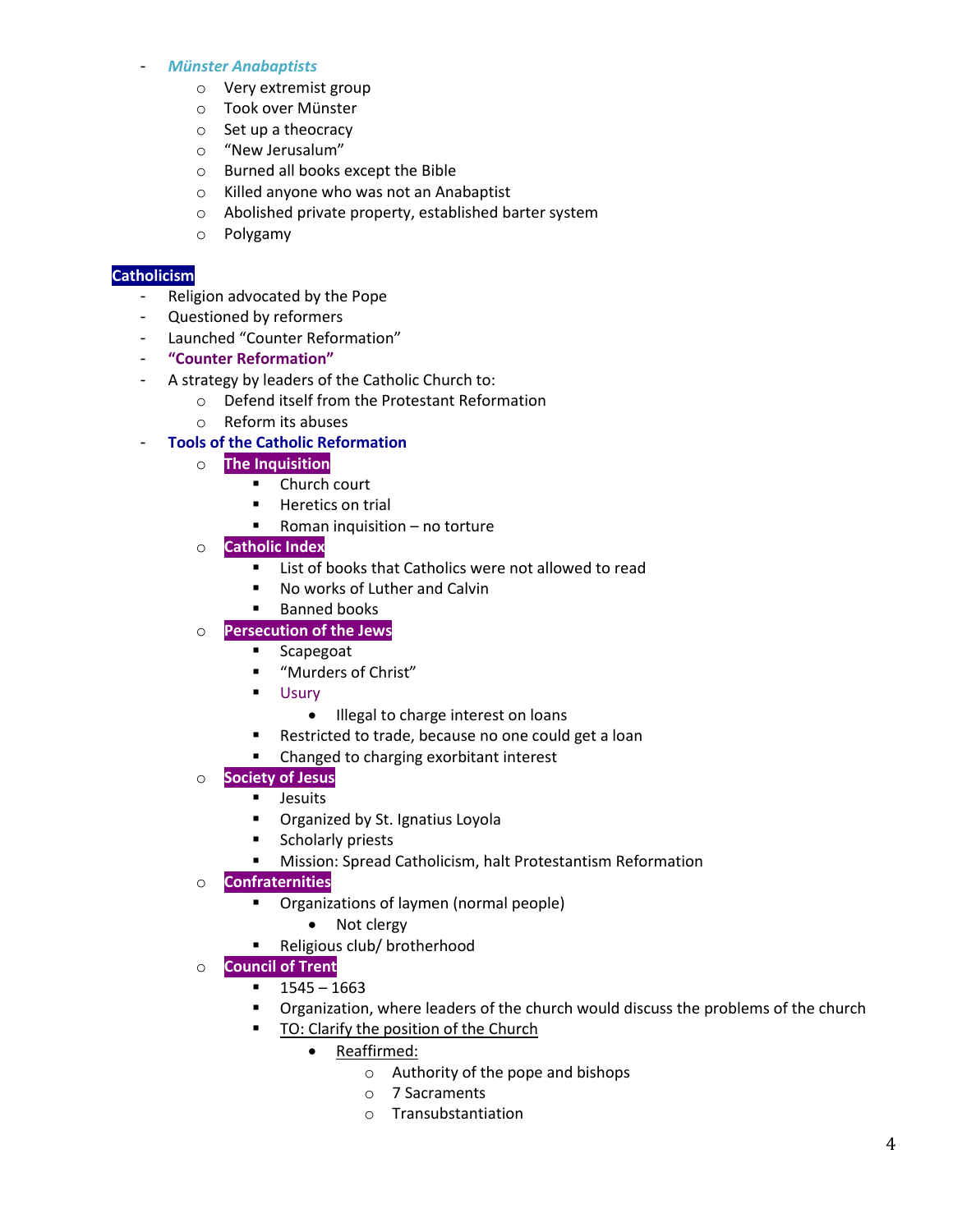- o Belief in purgatory
- o Celibacy of the clergy
- o Monasticism, monks separate from society
- o Saints
- o Most of old Catholic doctrine
- Made *VERY FEW CHANGES*
	- Justification by faith AND works
	- Limited sale of indulgences
	- Condemned pluralism
	- Condemned behavior of bishops
	- Established *seminaries*
		- o Schools for priests
	- Reformed monasteries

# **Protestantism**

- Against the established doctrines of the Catholic Church
- Tried to make reforms to religion
- Religious reform led to political reform
- Traced through early reformers and later Martin and Luther
- Prevailed despite strong opposition from the established church
- Church did not want to lose power
	- **War of the League of Schmalkald (1546 – 1555)**
		- o League of Schmalkald
			- **Protestant states**
		- o Catholic vs. Protestants
		- o **Peace of Augsburg (1555)**
			- *Religion of ruler is the religion of the people*
			- **Ecclesiastical Reservation** 
				- Princes had to give back the property
				- Did not work

# **Armenianism**

- *Jacob Arminius* 
	- o Theologian
	- $\circ$  17<sup>th</sup> Century
	- o Dutch
- Protestant belief
- Opposed to absolute predestination of Calvin
- Later led to the Methodist movement

## **Constitutionalism**

- Government limited by the people
- Constitution
	- o law for government
- Argued to be more just and fair to the people
	- o Limited abuse of rulers
- *Constitutional monarchy*
	- o king that obeys constitution drafted by the people
- Led to revolutions against absolute rulers

#### **Absolutism**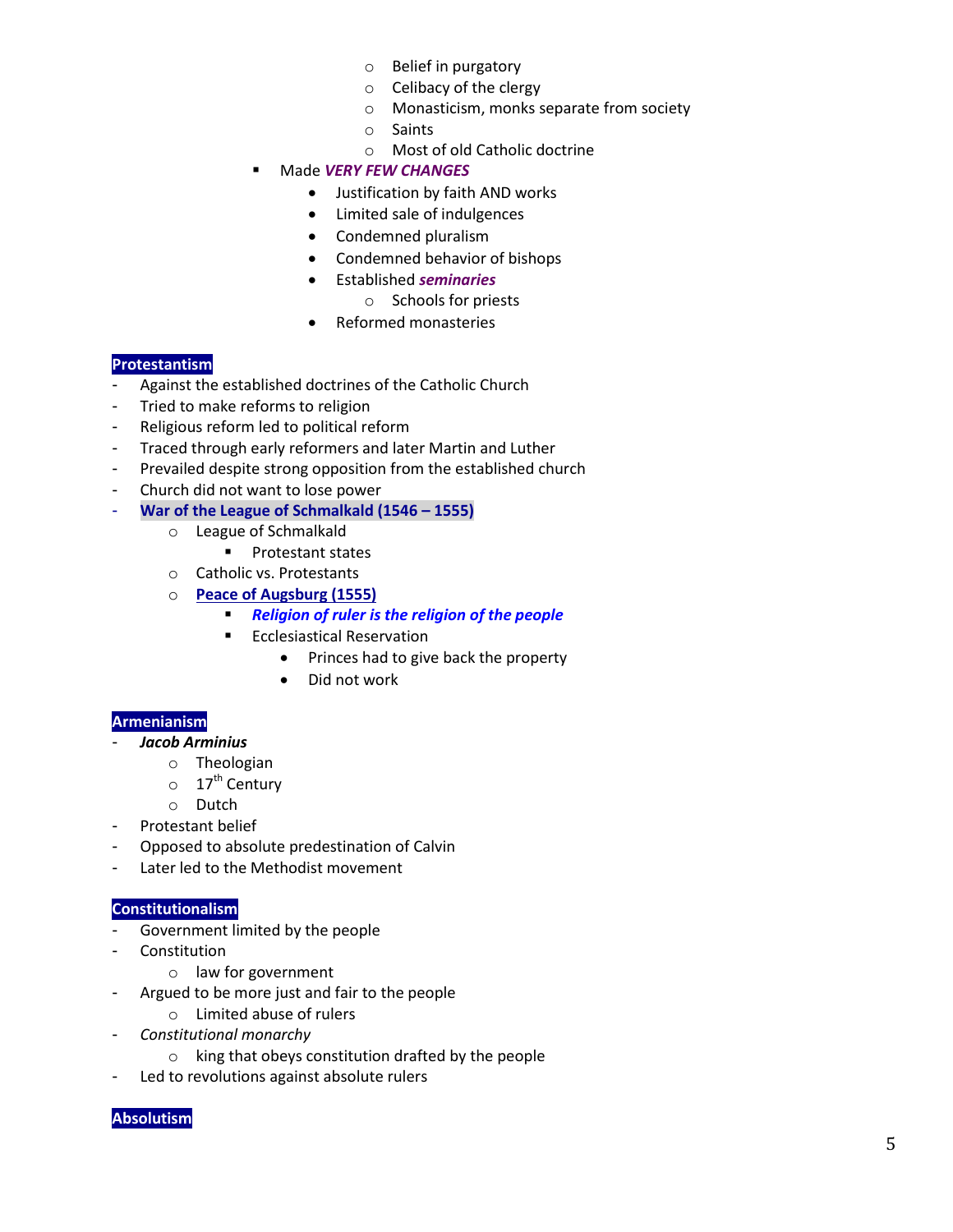#### **Principles**

- o Ruler had complete power
- o Being the "father"
- o Duty to care for his people
- o Allegiance to the ruler not to the state
- o Origin: restore law and order after Religious Wars
- o **Thomas Hobbs** 
	- **Monarch had complete power**
	- **People gave up all of their power**
	- **People had no power to revolt**
- o **Jean Bodin** 
	- **Divine Right**
- o **Bishop Bousset** 
	- Ruler's authority comes from God alone
		- Not a contract
- o Tutor of Louis XIV

# **Characteristics**

- o Great power
- o Sometimes abusive
- o Many wars
- o Radical decisions
- o Centralized power
- o Weakened opposition
- o Large standing armies
- $\circ$  Religious unity = strength
- o Stronger bureaucracy
- **Absolute Monarchs examples** 
	- o Louis XIV
	- o Peter the Great
	- o Charles V of Austria

#### **Classical Liberalism**

- **More than just a political theory**
	- o It was a way of viewing the world, an outlook or attitude not an agenda
- **Supported by the middle classes** 
	- o Business and professional classes
	- o Considered themselves modern, enlightened, fair
- **Social**
	- o Confident that human progress was inevitable
	- o Humanity could improve itself
	- o Faith in man's ability to rule himself and his capacity for self control
- **Politics** 
	- o Favored **constitutional monarchy**
	- o Radicals favored a **republic**
	- o Wanted written constitutions
	- o Legislative process
	- o Wanted to broaden franchise (vote)
		- **•** Opposed to UMS
			- Feared excesses of mob rule
		- **•** Opposed to women's vote
	- o **Utilitarianism** greatest good for the greatest number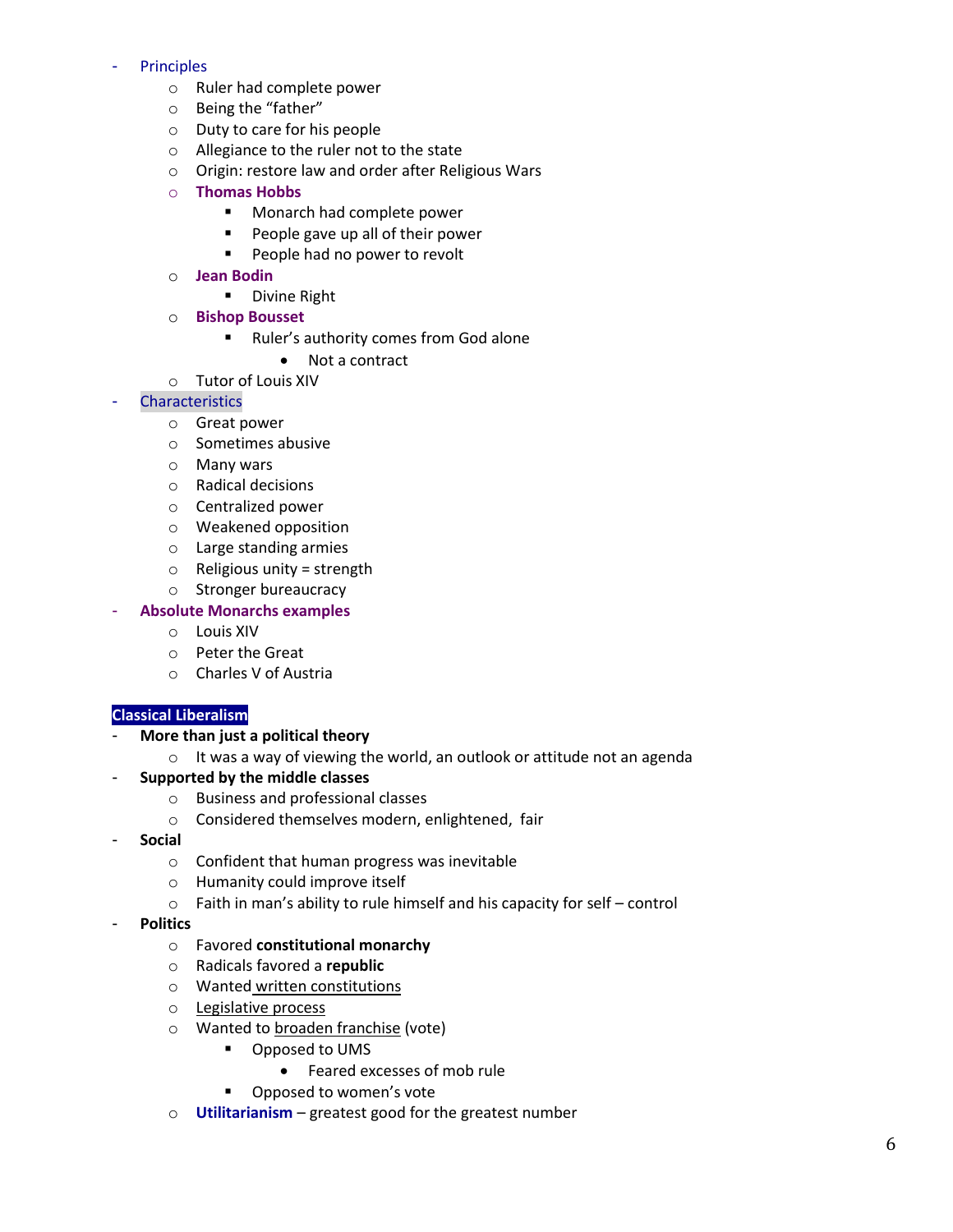o Wanted GOV. to protect private property and maintain the peace

- **Economics** 

- o Believed in private enterprises and private property
	- **Laissez-faire** and freedom to work
	- Opposed to tariffs
	- **•** Opposed to unions and strikes
- o Followers of **Adam Smith** and **Manchester School of Economics**
- o Iron Law of Wages (market forces will result in subsistence wage)
	- **David Ricardo**
	- **Workers only just get by**
- o Dislike war and military

# **Liberalism**

- Political belief
- Political center = liberty
- Freedom of expression and beliefs
- Government des not limit the people, but gives them equal opportunities under the law
- Prominent during the Enlightenment
	- o Montesquieu, Rousseau, etc….
- Driving force behind political change in the  $18<sup>th</sup>$  and early  $19<sup>th</sup>$  century
- Left
- Want change
- $19<sup>th</sup>$  century
	- o Middle class
	- o Support Enlightenment and Fr. Rev.
	- o Supported social reform
	- o Reason, progress, and education
	- o Wanted political change
		- **Written constitutions**
		- **EXECUTE:** Limited monarchies or republic
	- o Extended suffrage to all eligible citizens
	- o Favored break up large empires
	- o Freedom of the individual
		- **Speech**
		- **Religion**
		- **Press**

#### **Conservatism**

- **Right wing**
- Opposed to change
- To keep old ruling forces in power
- $-19^{th}$  Century
	- o Upper class
		- o Supported Old Regime
		- o Favored old traditions
		- o Wanted to change back to old times
			- **Turn back the clock**
		- o Supported **status quo**
			- **The way things always have been**
		- o Favored law order stability
		- o Opposed to political change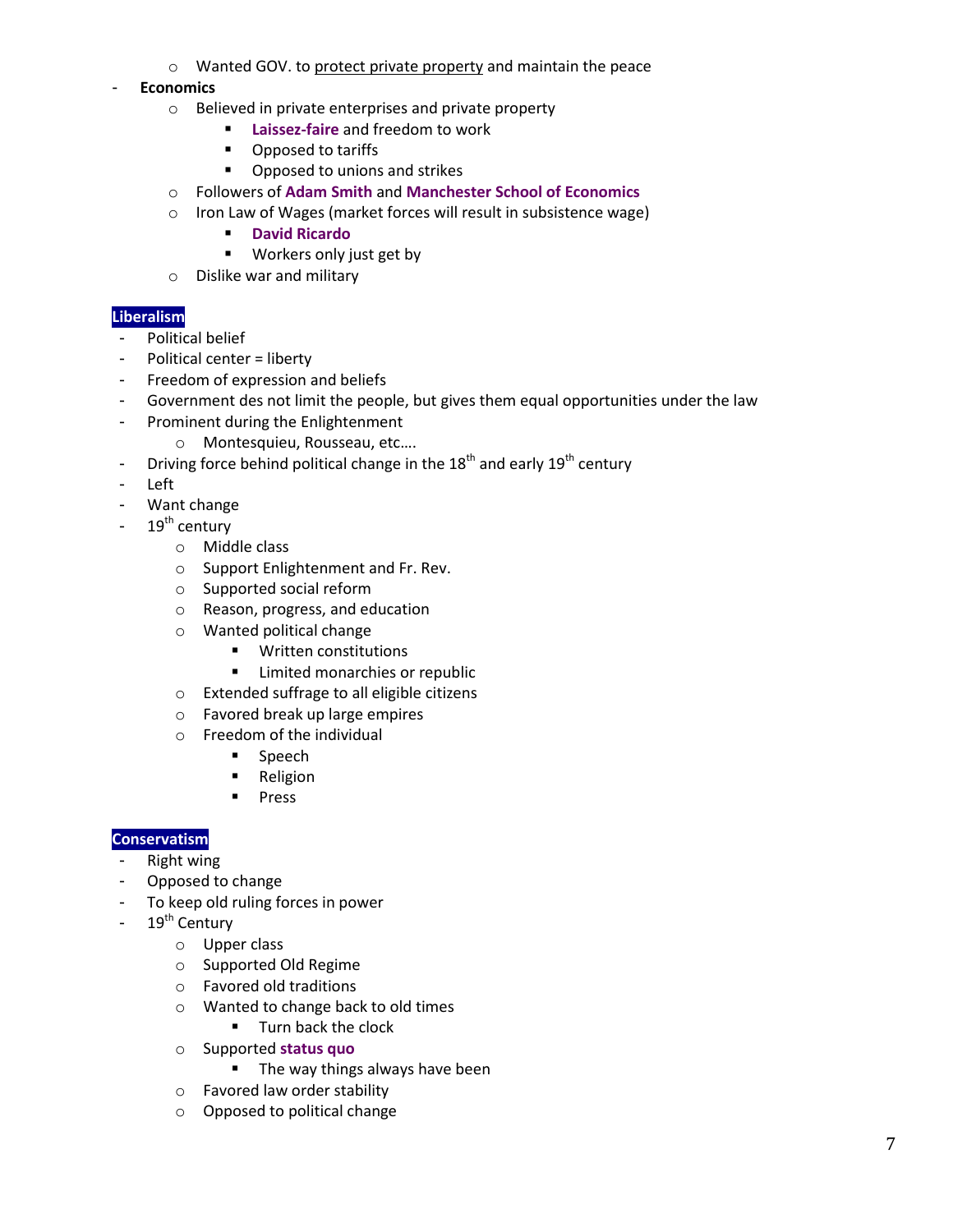- Monarchy
- **Legitimacy** 
	- Return to old king (absolute monarchies)
- o *Restricted vote*
- o **Balance of power**
- o *Restrict civil rights* 
	- **-** Censorship
	- *Established church*
- o Opposed to **nationalism**
- o Opposed to **liberalism**
- Conservative ideology
	- o Turn back to clock
	- o Undo French Revolution

# **Prevent future revolutions**

- o Church
- o Law and order
- o Tradition, status quo
- o Less natural rights
- o 3 main principles
	- **Legitimacy**
	- Balance of power
	- **Prevention of future revolution/ spread of liberalism**

## **Romanticism**

- Strong emotions
- Interested in exotic subjects
- Vivid colors
- Fascination with storms/ death
- Pictures Turks massacring Greeks, hearts of Europeans went out to Greek cause, emotions stirred
- **Eugene Delacroix** 
	- o Massacre at Chios
	- o Liberty leading the people
	- o Raft of the Medusa

#### **Realism**

- Depicting real life
- Real/ ordinary people doing ordinary tasks
	- o Dull ordinary colors
	- Started 1850's and 1860's
- **Bergson**
	- o Philosopher of irrationality
	- o Dynamic energy something you can't define
- **Charles Baudelaire** 
	- o Poet of modern life, novelist
	- o Urban life
	- o Rebelled against the Bourgeois culture
		- **Banned, controversial, sexually suggestive**
- **Barbizon painters** 
	- o Village near Paris
	- o Paintings of village life
	- o *Jean – Francois Millet*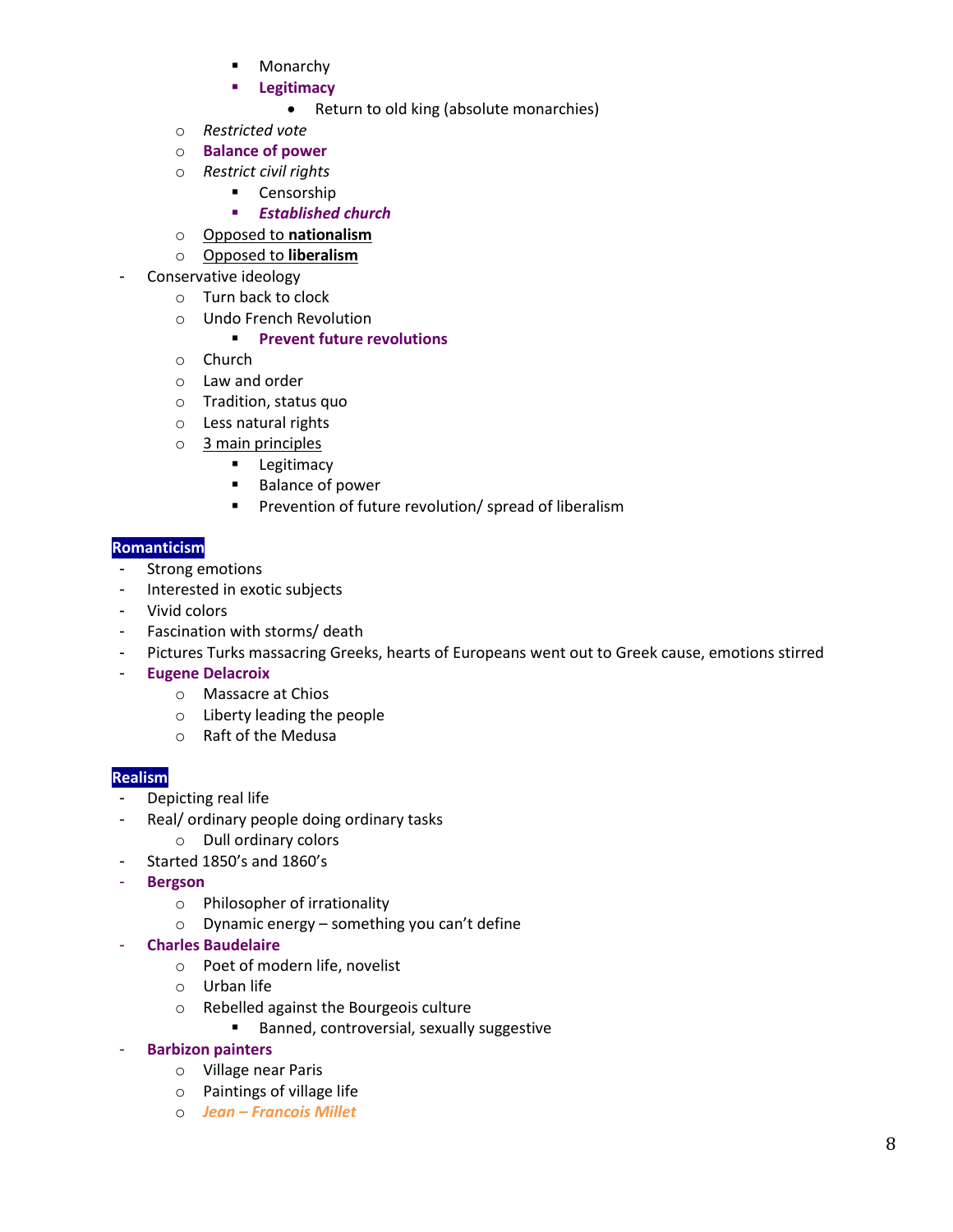- *The Gleaners*
- o **Gustave Courbet**
	- Abandoned idealization
	- *Burial at Ornans* 
		- Family being lowered into a grave

# - **Henrik Ibsen**

- o Modern drama (realism)
- o *A Dolls House*
	- Womens' lives

# - **Emile Zola**

- o French novelist
- o Ordinary people as he saw it
- **Renan** 
	- o "Progressive ideas"
	- o *Life of Jesus* 
		- **Historical view of Jesus**

# **Nationalism**

- Pride for own country
- Unity of people
- *Constructive nationalism* 
	- o Caused cultural regions to unify into larger states
		- Germany, Italy
- *Aggressive nationalism* 
	- o To put other nations down, and establish supremacy over other nations
	- o Led to imperialism
- *Destructive nationalism* 
	- o Too many ethnic/ culture groups to cooperate cohesively
	- o Austrian Hungary

# **Socialism**

- **Start of socialism** 
	- o Europe
	- o Economy underwent much change (1830,40)
	- o New political forces
		- **Equality for all social classes**
	- o Answer to the IR
- Socialist beliefs
	- o People, as a group, own means of production
	- o Government ensured social equality
	- o Everyone in society perceived more or less equal

# **Utopian Socialism**

- "Utopia" = fantasy/ideal societies
	- o Failed
- Utopian socialists
	- o Most were French
	- o Dreamed of "perfect" societies
	- o "The Social Question"
		- **The rich will not help the poor**
	- o Children of the enlightenment :
- **Count Claude-Henri de Saint Simon**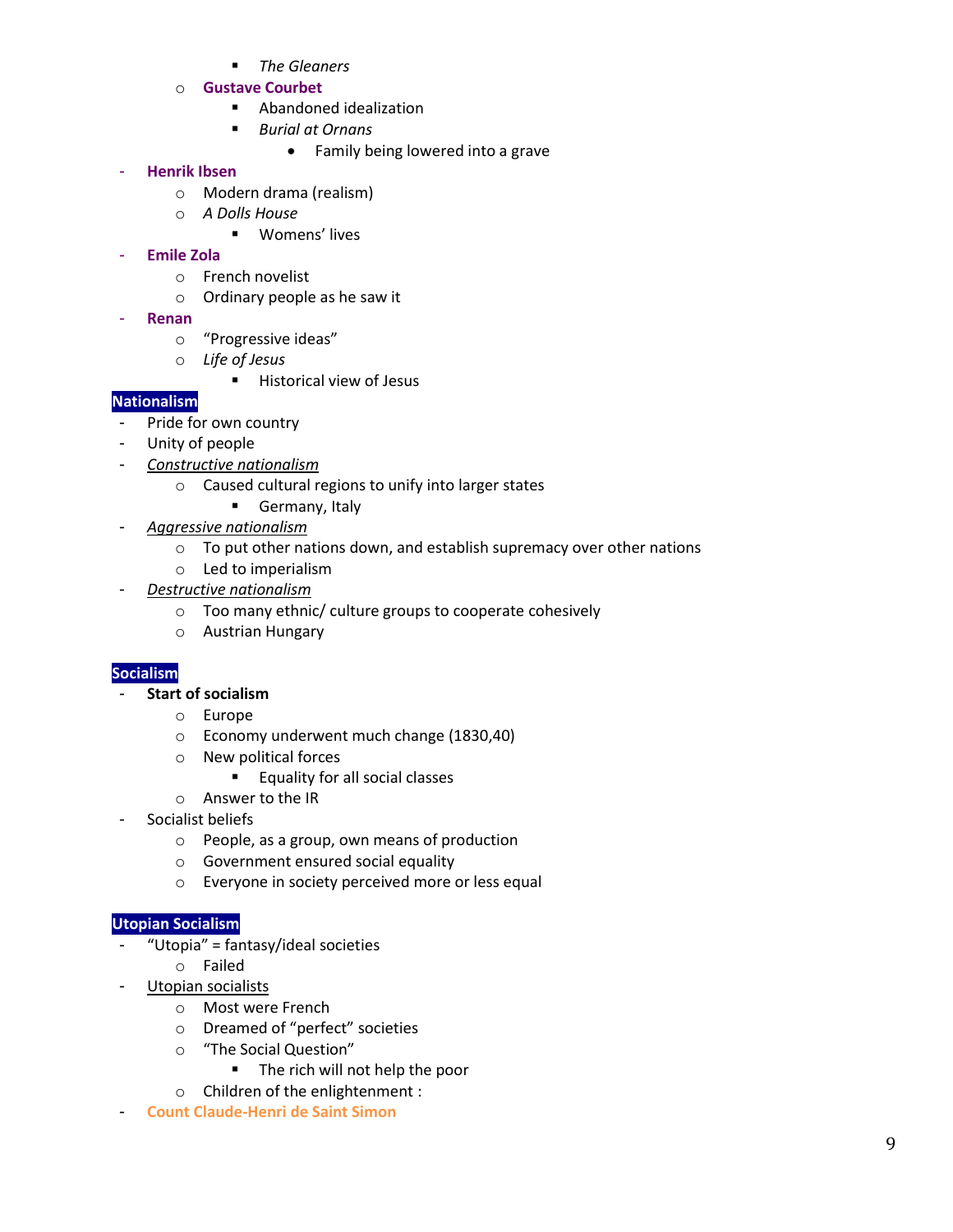- o Beliefs
- o "**Religion of humanity"**
- o In1820 he published a provocative parable
	- In the he asked what would happen if all of France's royalty and nobility sank in a ship wreck. – He said it would be a tragic loss but not as much as damage to society as if all of the bankers, artisans, and farmers sank.
- o Wanted hierarchy not on blood but based on productivity
- o Hard work rewarded
- o Wrote **"The New Christianity"**
	- **Example 1** Economic/ modern approach to religion

#### - **Charles Fourier**

- o 1772 1837
- o Rival of Saint-Simon
- o Art of *Selling*
	- **Practice of lying and deception**
- o Wanted to free society from bourgeoisie individualism
- o 810 personality types
- o Goal
	- To create a community in which people work together for the good of all; self sufficient
- o **Phalanx** community
	- **Self-sufficient**
	- **Farm and worship**
	- Had to be specific size (1620 people)
- Robert Owen
	- o 2 goals
		- Make a profit
		- **Treat workers well** 
			- Thought possible to do both at the same time
	- o Actually did it
	- o *New Lanark*, Scotland
		- **Experimental industrial community**
		- **Textile mill**
		- **Good working conditions**
		- **High wages**
		- **Decent housing**
		- **School**
		- **Stores (buy goods at fair prices)**
	- o Successful for short time only
		- **Later on fell apart**
		- **Tried again**
	- o New Harmony, Indiana
		- **Experimental agricultural community**
		- **Good working conditions**
		- **Failed** 
			- Workers did not work as hard
			- Workers took advantage of it
			- Could not sell goods for cheap
- Equality for women

# **Communism**

- More extreme socialism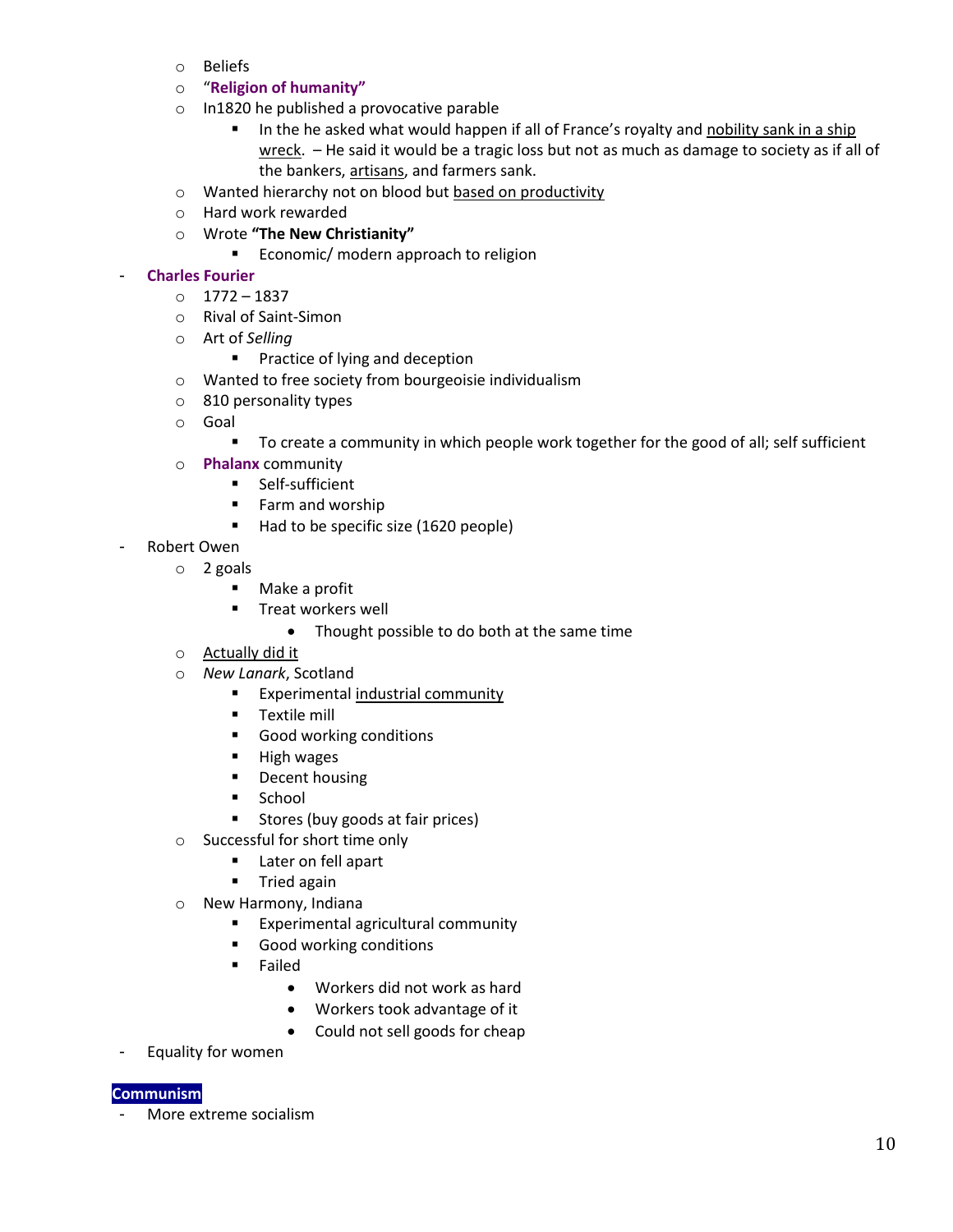- o In theory
- o Pure communism
	- **No classes** 
		- Everybody is equal
		- Classless society
- o No government
- o No religion
- o No money
- o Perfect person who works for the common goal
- o Paradise for the working class

#### **Totalitarianism**

- Government controls EVERYTHING
- Single party dictatorship
- Demand obedience
	- o Critics were silenced
	- o States more important than the individual
- States controlled all aspects like
	- o Work
	- o Education
	- o Living
- Extreme nationalism
- Far Left
	- o No private property
	- o Fascist states protect private property
- Propaganda
	- o Every media
- Social realism
	- o All art shows socialist message
		- **Very clear and obvious**
	- o Status… not great art, but can be understood and are obvious
- Standard of living
	- o Shortages of consumer goods
	- o NO un-employment
- Example: under rule of Joseph Stalin

#### **Fascism**

- Totalitarian state
	- o Dictator controlled all aspects of life
- Glorified state
	- o Everyone worked for the state, not the individual
- Single party dictatorship
- Strong ruler (II Duce)
- Protected private property and private enterprise
- Excessive government regulations
- Aggressive nationalism
	- o Glorified war
	- o Peace = weakness
	- o Violence is GOOD
	- o Imperialistic
	- o Strong nations have the right and responsibility to take over weak ones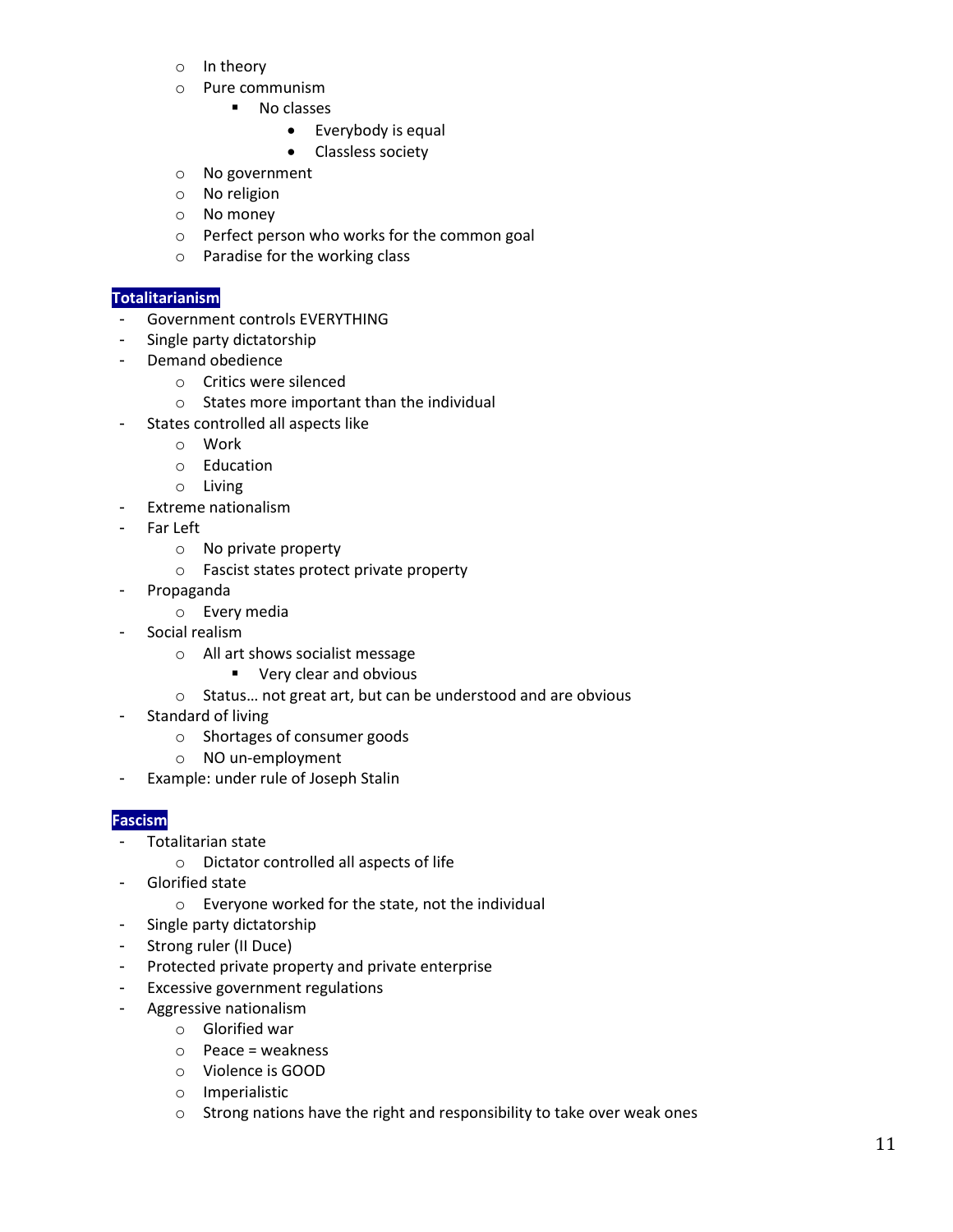- o Bullies
- AGAINST
	- o Democracy
		- Too weak
- Socialism

# **Capitalism**

- **"Wealth of Nations"** 1776 **Adam Smith**
- Leave economy alone
- **Invisible Hand** would control economy
	- o *Market forces*
	- o *Supply and Demand*
	- o *Competition*
- *Role of Government* 
	- o Maintain legal framework
	- o Banking laws
	- o Business laws
	- o Set up so that business takes place... maintain contracts
	- o Maintain competition
	- o Not allow monopolies
	- o Keep the peace
	- o Promote stability
	- o Law and order
- **Division of labor**
- Self interest
	- o If everyone does what's good for them, it will be good for the nation

# **Orthodox Marxism**

- Ideas of **Karl Marx**
- *"Communist Manifesto"*
- Blames capitalism for sin of the Industrial Revolution
- Hated utopians
	- o Dreamers
- *Scientific Socialism* 
	- o Ideas based on history and economics
- Man = economic animal
	- o Everything done for economic reasons
- Society determined by economics
- *Revolution is inevitable* 
	- o Worse and worse and worse for the proletariat
	- o Religion won't help
	- o Bourgeoisie control the church
	- o Religion = **opiate of the masses**
	- o Makes people not complain
	- o Government won't help
		- Bourgeoisie control the government
	- o Eventually worker revolt
	- o *"Workers of the world unite, you have nothing to lose but your change"*
	- o Industrial society required for industrialization
- Class struggle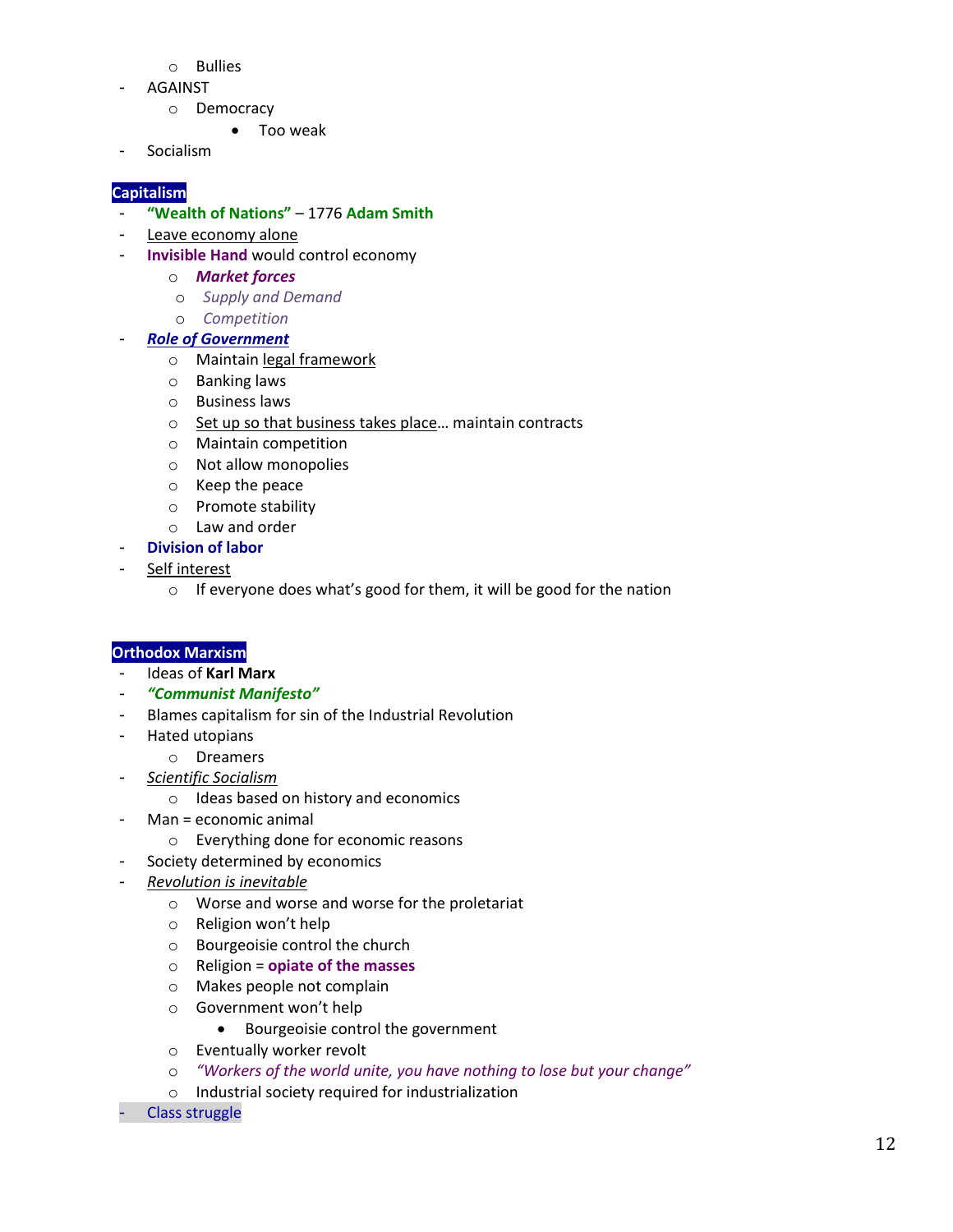- $\circ$  18<sup>th</sup> century = Nobles vs. Bourgeoisie
- $\circ$  19<sup>th</sup> century = Bourgeoisie vs. Proletariat
- o *Haves vs. Have-nots*
- $\circ$  Winner = methods of production
- Workers will take over and create **"Dictatorship of the Proletariat"**
	- o Very short
- Pure communism
- Revolutions would happen  $1<sup>st</sup>$  in the most industrialized countries
	- o WRONG… happened in less industrialized countries
	- o Would spread everywhere
- Nationalism wasn't important
	- o Social class is most important
- DID NOT WORK
- Capitalism  $\rightarrow$  proletariat overthrow Bourgeoisie  $\rightarrow$  Socialism  $\rightarrow$  Pure communism

# **Revisionist Marxism**

- **French Worker's Party**
	- o Founded in 1883
	- o **Jules Guesde** *"The Red Pope"*
	- $\circ$  1<sup>st</sup> modern political party
		- Electoral campaigns
		- Unified Marxist views

#### - **"The Westerners"**

- o Russian Marxists
- o "Scientific Socialism"
- o Workers' revolution after Bourgeoisie revolution

# - **The Fabian Society**

- o 1884
- o Socialist group
- o Gradual change
- o *Henry George*
	- American writer
		- "Single tax"
- o Some got elected to office

#### **German Social Democratic Party (S.P.D)**

- o Est. 1875
- o Slowly grew very large
	- Spread through social means (clubs, media events)
- o Reformist socialism ideas
- **"The Possibilitists"**
	- o Supported **Republic**
	- o Believed in mass elections
		- Reforms through voting
	- o *"Municipal Socialism"*
		- Working class towns
	- o Not very successful
		- **•** French government was too centralized

#### **Dialectical Materialism**

- Marx and Engel
- Matter precedes thought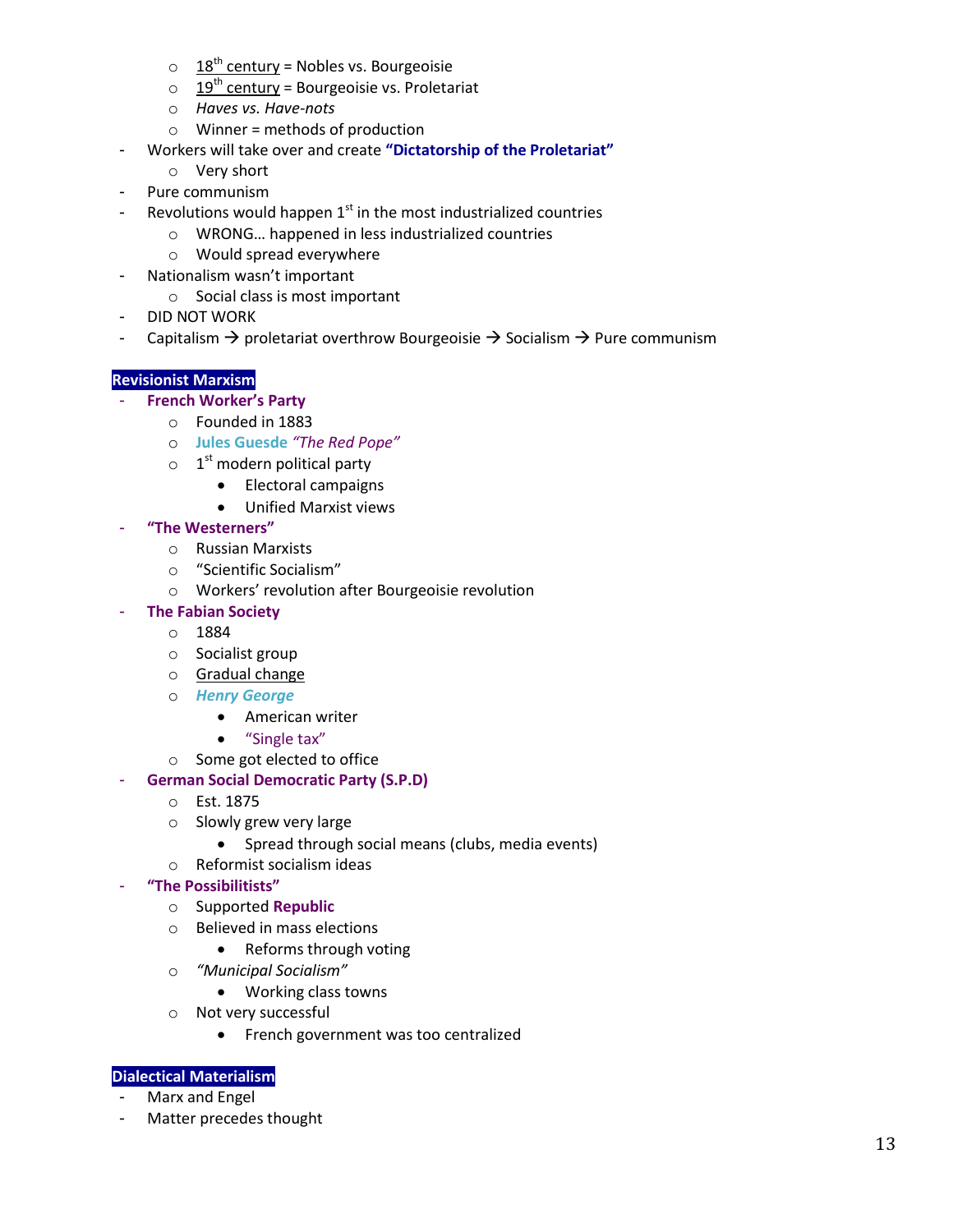- A philosophical theory behind Marxism
- Georg Hegel
	- o Everything understood concretely
- Also used by Plekhanov and Lenin

# **Anarchism**

- No government
- *Pyotr Kropotkin* 
	- o Russian anarchist
	- $\circ$  Anarchist communism = everyone equal
	- o Individual corrupted by organized society
- **"Black International"**
	- o Anarchist group (France, Italy, US)
	- o Little power, expelled from other org.
- Anarchist assassinations
	- o Russian officials of Alexander II
	- o King Umberto I of Italy
	- o President William McKinley of the USA
	- o Wave of bombing all over Europe

# **Nihilism**

- Existence is meaningless
- Destruction of existing gov./ social institutions is necessary for future growth and improvement
- Secular
- **Friedrich Nietzsche**

# **Darwinism**

- Charles Darwin and the origin of species
- Creatures reproduce and offspring adapt to environment, therefore causing change
- Controversial at the time, more widely accepted today

# **Social Darwinism**

- *"Survival of the Fittest"*
- The strongest group is given the right to live and exterminate weaker groups
- Darwin's theory applied to society
- Examples
	- o Imperialism, aggressive nationalism, genocide

# **Impressionism**

- Rejected religious subjects and formal presentation
- Initial impression
	- o Fast glance, quick glimpse, fuzzy
- **Spontaneous**
- Lighter, brighter colors
- *The Salon* large national gallery
- **Edouard Manet**
	- o Controversial
- **Edgar Degas** 
	- o Unattractive things in life

#### **Post Impressionism**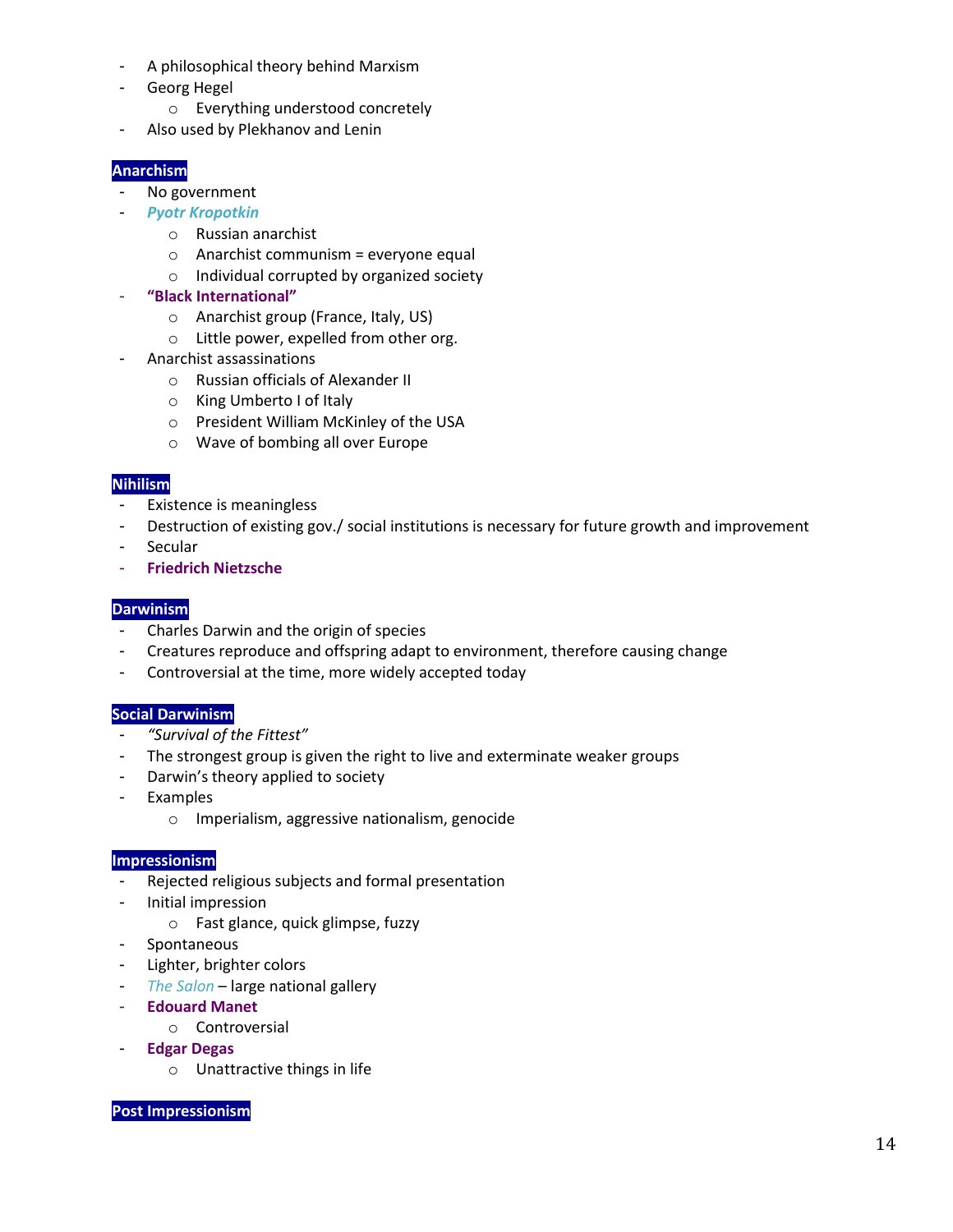- Importance to stress subject
- **Vincent van Gogh**
- Influenced by Impressionism

#### **War Communism**

- During the Russian Civil War
- Lenin's economic plan
- To increase production and win the war
- Government seized more power
	- o Took control of all industry
	- o Confiscated grain and war supplies
- Failed
- Similar to "Total War"

#### **Syndicalism**

- Organized unions
- Workers would be able to seize control of their industries
- Trade unions would replace the state
- Rejected political participation
- Strikes in France and Italy
	- o Put down Gov. and military

#### **Mercantilism**

- GOVERNMENTS job to build up economy
- Built roads, canals, ports
- Encouraged business and trade
- **Goals** 
	- o Self-Sufficient state
	- o Gather specie (tangible currency)
	- o Show off prosperity
- Favored by absolute rulers

#### **Rationalism**

- Truth discovered by reason and analysis
- *Sir Francis Bacon The Scientific Method*
- Favored during the Enlightenment
- Led to Deism

# **Scholasticism**

- Philosophy of the Middle Ages
- Reason to prove religious ideas
- Contradictory to individualism/ humanism

#### **German Particularism**

- Germanic states independent
- Two competing dominant powers
- Prussia, Austria
- German princes unwilling to sacrifice own power and form united state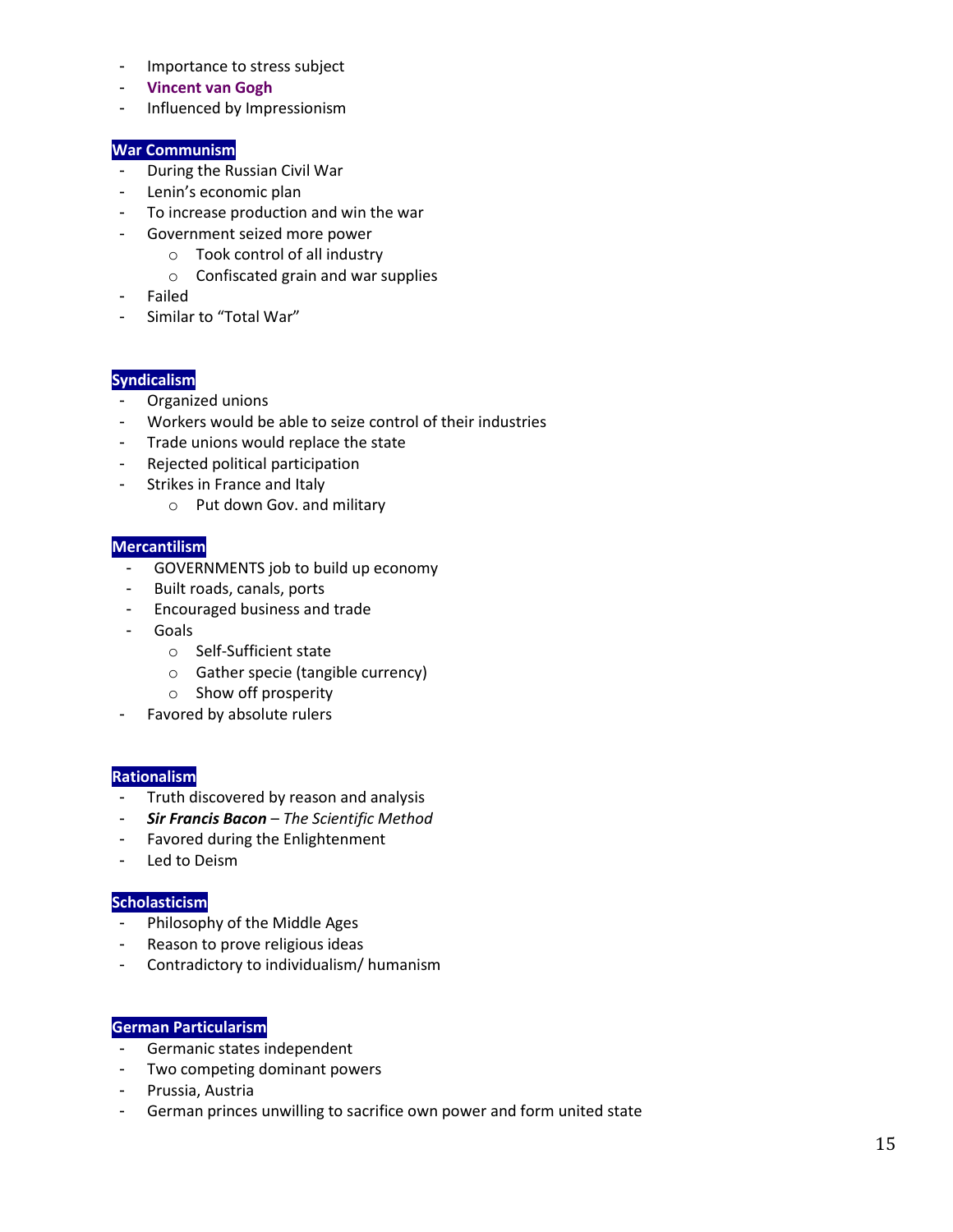#### **Conciliarism**

- Church authority in council not pope
- $-15^{th}$  century
- Avignon papacy
- Disputes in Catholic church

# **Puritanism**

- Movement to "purify" the church
- Sought church reform
- Officials in question
- More strict/ controlling of daily life
- Puritans moved to the New World

# **Italian Irredentism**

- Italian states strive to unite
- Garibaldi, Cavour, Mazzini
- Finally unite, but problems follow

# **Anti-Semitism**

- Persecution of the Jews
- Jews are socially inferior
- Prominent in numerous cultures
	- o German, Russia
- Dreyfus Affair France
- Pogroms attacks on Jews in Russia
- Evident in WWII

#### **Jingoism**

- Desire to go to war
- Intensified through the public media
- A driving force behind start of WWI
- Part of aggressive nationalism

#### **Mannerism**

- Form of visual art
- Against High Renaissance
- 1520-1600
- Emotional distortion
- Violent and expressive colors
- Skewed perspective and scale

#### **Chartism**

- Movement to extend suffrage and other liberal reform
- Petitions to British parliament for reform
- Slowly all reform was achieved
- People's charter
	- o 6 points